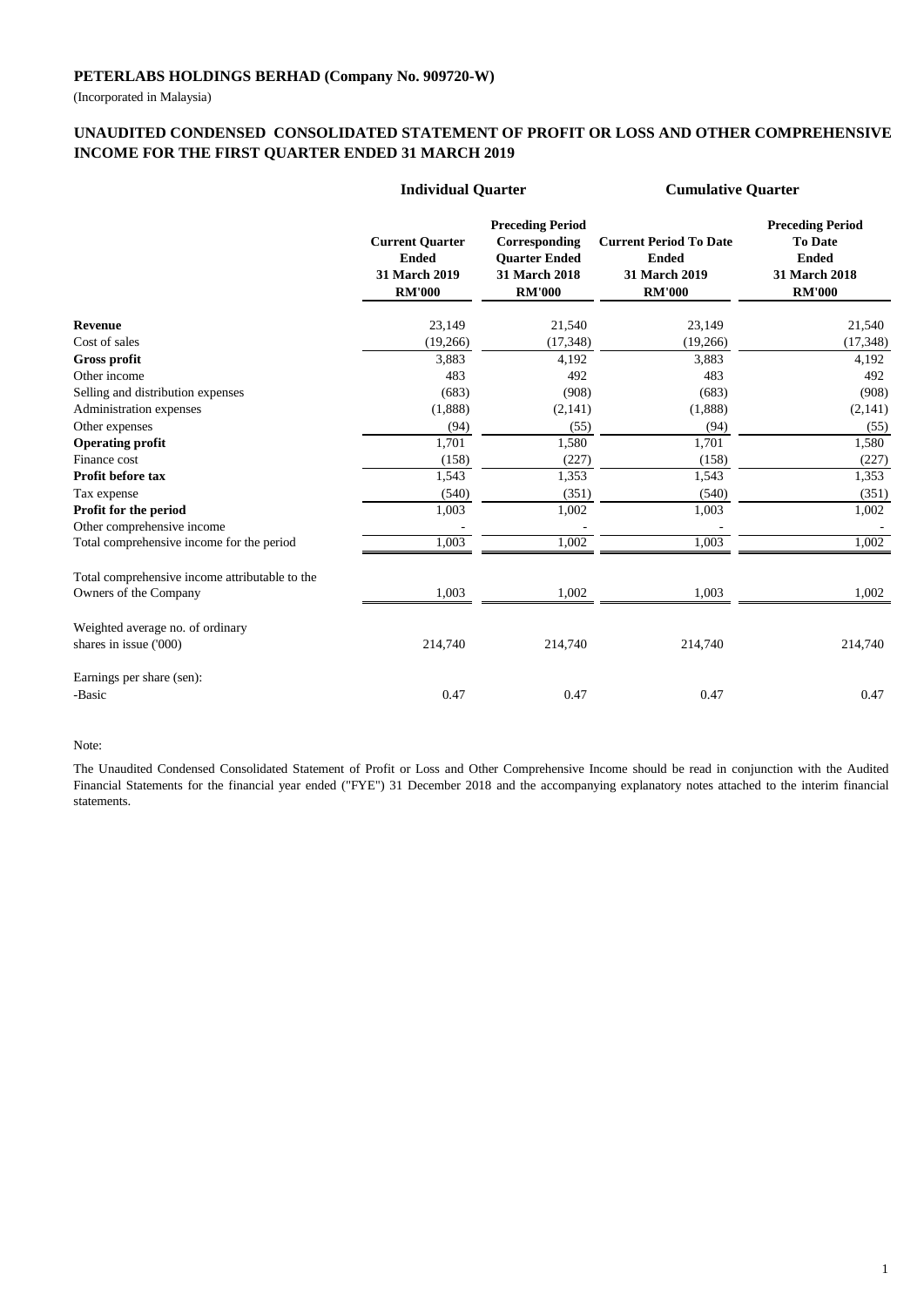(Incorporated in Malaysia)

## **AS AT 31 MARCH 2019 UNAUDITED CONDENSED CONSOLIDATED STATEMENT OF FINANCIAL POSITION**

|                                                                                                                          | <b>Unaudited</b><br>As at<br>31 March 2019 | <b>Audited</b><br>As at<br>31 December 2018 |
|--------------------------------------------------------------------------------------------------------------------------|--------------------------------------------|---------------------------------------------|
|                                                                                                                          | <b>RM'000</b>                              | <b>RM'000</b>                               |
| <b>ASSETS</b>                                                                                                            |                                            |                                             |
| <b>Non-current asset</b>                                                                                                 |                                            |                                             |
| Property, plant and equipment                                                                                            | 17,236                                     | 17,678                                      |
|                                                                                                                          | 17,236                                     | 17,678                                      |
| <b>Current assets</b>                                                                                                    |                                            |                                             |
| Inventories                                                                                                              | 24,889                                     | 25,478                                      |
| Trade receivables                                                                                                        | 24,355                                     | 23,079                                      |
| Other receivables                                                                                                        | 776                                        | 810                                         |
| Tax recoverable                                                                                                          | 182                                        | 169                                         |
| Cash and bank balances                                                                                                   | 7,713                                      | 5,595                                       |
|                                                                                                                          | 57,915                                     | 55,131                                      |
| <b>TOTAL ASSETS</b>                                                                                                      | 75,151                                     | 72,809                                      |
| <b>EQUITY AND LIABILITIES</b><br>Equity attributable to owners of the Company<br>Share capital<br>Unappropriated profits | 27,459<br>21,807                           | 27,459<br>20,804                            |
| <b>Total equity</b>                                                                                                      | 49,266                                     | 48,263                                      |
| <b>Non-current liabilities</b>                                                                                           |                                            |                                             |
| Finance lease liabilities                                                                                                | 815                                        | 917                                         |
| Borrowings                                                                                                               | 435                                        | 3,444                                       |
| Deferred tax liabilities                                                                                                 | 445                                        | 440                                         |
|                                                                                                                          | 1,695                                      | 4,801                                       |
| <b>Current liabilities</b>                                                                                               |                                            |                                             |
| Trade payables                                                                                                           | 8,166                                      | 7,787                                       |
| Other payables                                                                                                           | 5,190                                      | 5,991                                       |
| Finance lease liabilities                                                                                                | 408                                        | 404                                         |
| <b>Borrowings</b>                                                                                                        | 9,794                                      | 4,965                                       |
| Tax payable                                                                                                              | 632                                        | 598                                         |
|                                                                                                                          | 24,190                                     | 19,745                                      |
| <b>Total liabilities</b>                                                                                                 | 25,885                                     | 24,546                                      |
| <b>TOTAL EQUITY AND LIABILITIES</b>                                                                                      | 75,151                                     | 72,809                                      |
| Net assets per share attributable to ordinary equity holders of the Company (sen)                                        | 22.94                                      | 22.48                                       |

Note:

The Unaudited Condensed Consolidated Statement of Financial Position should be read in conjunction with the Audited Financial Statements for the FYE 31 December 2018.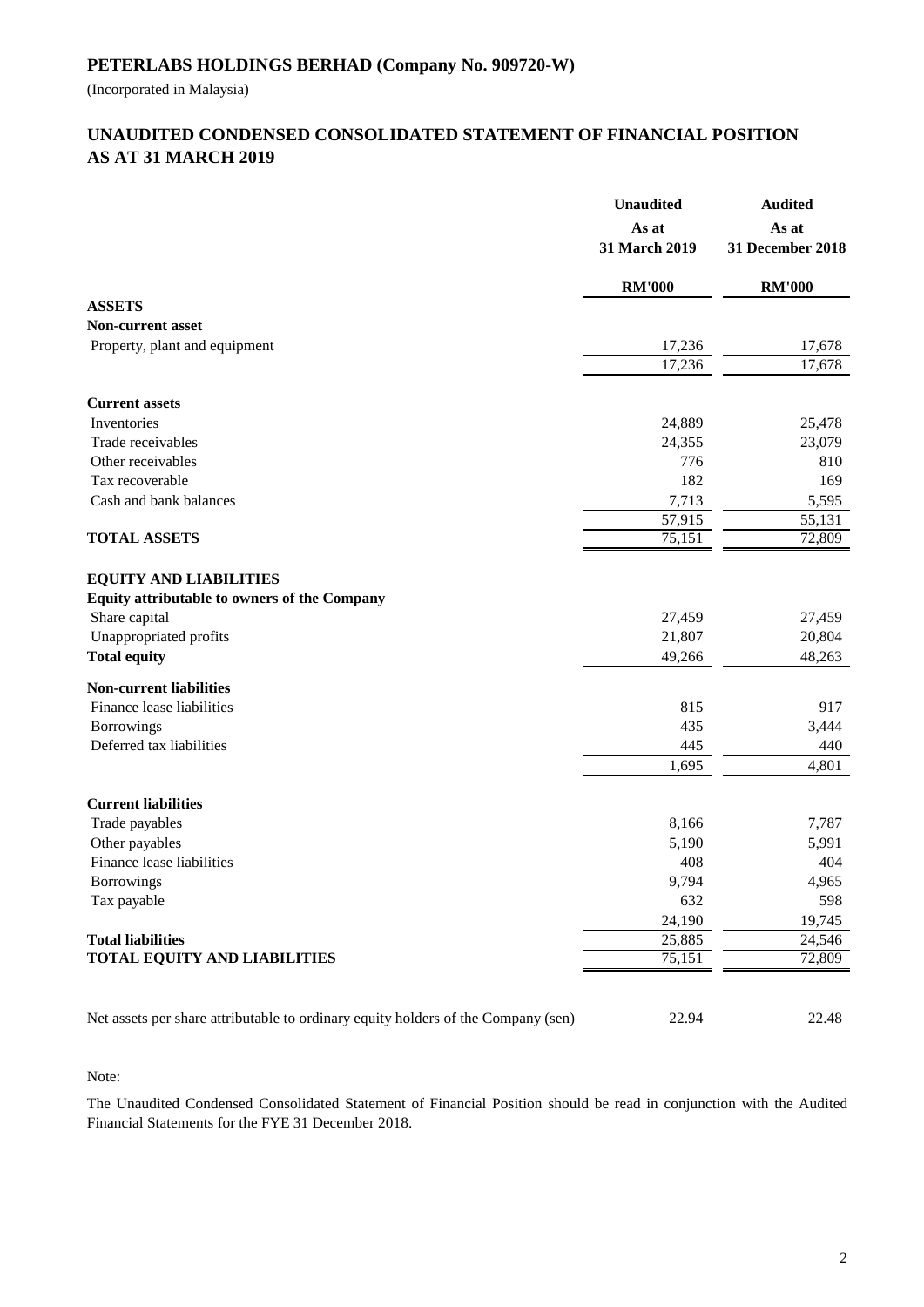(Incorporated in Malaysia)

#### **FOR THE FIRST QUARTER ENDED 31 MARCH 2019 UNAUDITED CONDENSED CONSOLIDATED STATEMENT OF CHANGES IN EQUITY**

|                                                                                                                    | <b>Attributable to Equity Holders of the Company</b> |                                           |                                         |  |
|--------------------------------------------------------------------------------------------------------------------|------------------------------------------------------|-------------------------------------------|-----------------------------------------|--|
|                                                                                                                    | <b>Non-Distributable</b>                             | <b>Distributable</b>                      |                                         |  |
|                                                                                                                    | <b>Share</b><br>Capital<br><b>RM'000</b>             | Unappropriated<br>Profit<br><b>RM'000</b> | <b>Total</b><br>equity<br><b>RM'000</b> |  |
| At 1 January 2019                                                                                                  | 27,459                                               | 20,804                                    | 48,263                                  |  |
| Total comprehensive income<br>for the financial period                                                             |                                                      | 1,003                                     | 1,003                                   |  |
| At 31 March 2019 (Unaudited)                                                                                       | 27,459                                               | 21,807                                    | 49,266                                  |  |
| At 1 January 2018                                                                                                  | 27,459                                               | 18,282                                    | 45,741                                  |  |
| Total comprehensive income<br>for the financial period                                                             |                                                      | 1,002                                     | 1,002                                   |  |
| Dividend of RM0.6 sen per share in respect of financial year<br>ended 31 December 2017 and paid on 9 February 2018 |                                                      | (1,288)                                   | (1,288)                                 |  |
| At 31 March 2018 (Unaudited)                                                                                       | 27,459                                               | 17,996                                    | 45,455                                  |  |

Note:

The Unaudited Condensed Consolidated Statement of Changes In Equity should be read in conjunction with the Audited Financial Statements for the FYE 31 December 2018.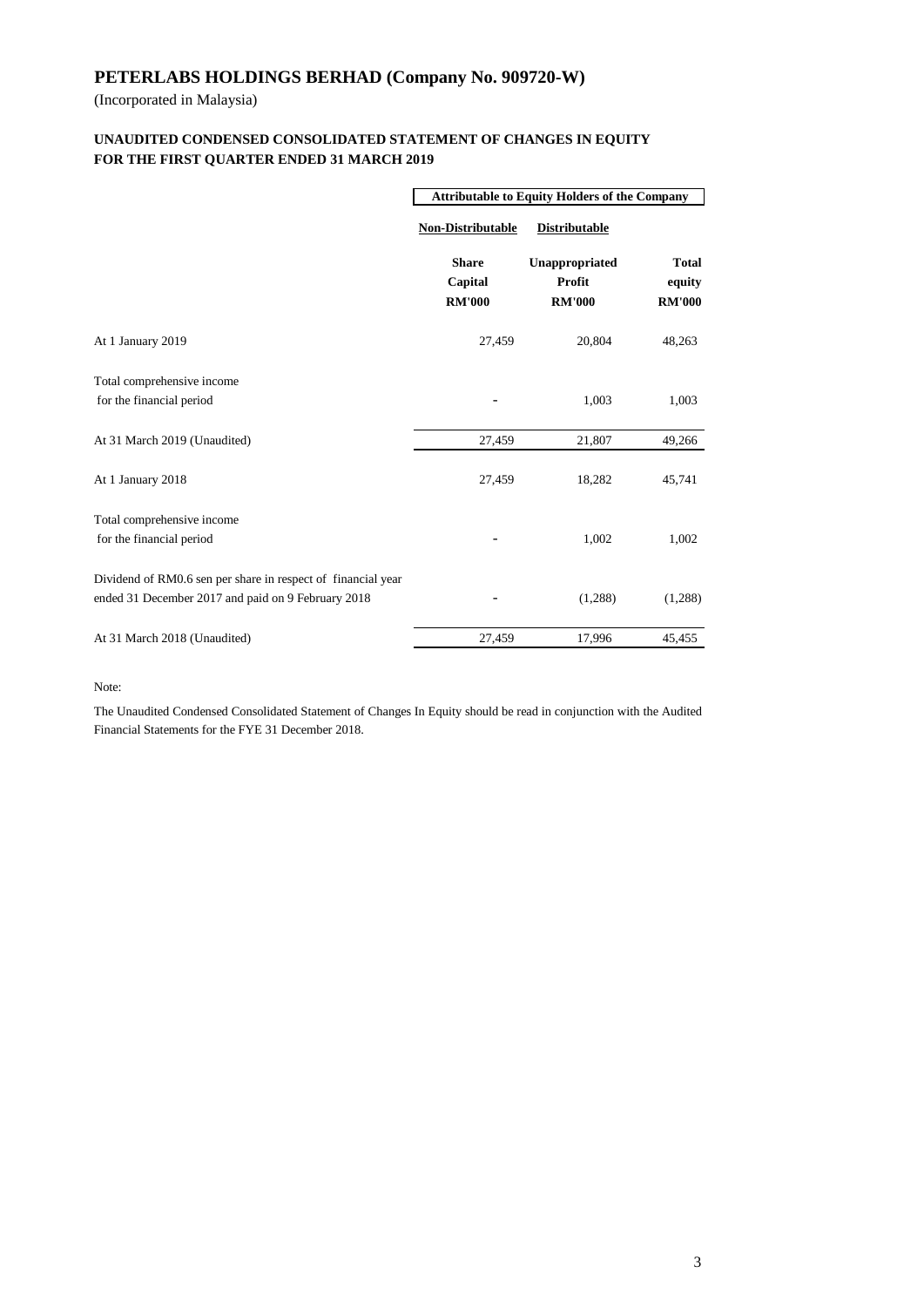(Incorporated in Malaysia)

## **UNAUDITED CONDENSED CONSOLIDATED STATEMENT OF CASH FLOWS FOR THE FIRST QUARTER ENDED 31 MARCH 2019**

|                                                           | <b>Current Period</b><br><b>To Date Ended</b><br>31 March 2019<br>(Unaudited)<br><b>RM'000</b> | <b>Preceding Year</b><br>Corresponding<br><b>Period Ended</b><br>31 March 2018<br>(Unaudited)<br><b>RM'000</b> |
|-----------------------------------------------------------|------------------------------------------------------------------------------------------------|----------------------------------------------------------------------------------------------------------------|
| <b>OPERATING ACTIVITIES</b>                               |                                                                                                |                                                                                                                |
| Profit before tax                                         | 1,543                                                                                          | 1,353                                                                                                          |
| Adjustments for:-                                         |                                                                                                |                                                                                                                |
| - Non cash items                                          | 531                                                                                            | 397                                                                                                            |
| - Non-operating items                                     | 134                                                                                            | 195                                                                                                            |
| Operating profit before working capital changes           | 2,208                                                                                          | 1,945                                                                                                          |
| Changes in working capital                                |                                                                                                |                                                                                                                |
| Inventories                                               | 580                                                                                            | (9,504)                                                                                                        |
| Receivables                                               | (1,299)                                                                                        | 2,995                                                                                                          |
| Payables                                                  | (436)                                                                                          | 4,826                                                                                                          |
| Revolving credit                                          | 3,348                                                                                          |                                                                                                                |
| <b>Bill</b> payables                                      | 1,922                                                                                          | 5,434                                                                                                          |
| <b>Cash generated from operations</b>                     | 6,323                                                                                          | 5,696                                                                                                          |
| Tax expense paid                                          | (514)                                                                                          | (251)                                                                                                          |
| Interest received                                         | 24                                                                                             | 32                                                                                                             |
| Interest paid                                             | (79)                                                                                           | (145)                                                                                                          |
| Net cash from operating activities                        | 5,754                                                                                          | 5,332                                                                                                          |
| <b>INVESTING ACTIVITIES</b>                               |                                                                                                |                                                                                                                |
| Purchase of property, plant and equipment                 | (9)                                                                                            | (144)                                                                                                          |
| Net cash used in investing activities                     | (9)                                                                                            | (144)                                                                                                          |
| <b>FINANCING ACTIVITIES</b>                               |                                                                                                |                                                                                                                |
| Dividend paid on ordinary shares                          |                                                                                                | (1,288)                                                                                                        |
| Interest paid                                             | (79)                                                                                           | (82)                                                                                                           |
| Repayment of term loan                                    | (3,450)                                                                                        | (208)                                                                                                          |
| Repayment of finance lease liabilities                    | (98)                                                                                           | (70)                                                                                                           |
| Net cash (used in)/ from financing activities             | (3,627)                                                                                        | (1,648)                                                                                                        |
| <b>Net Changes In Cash And Cash Equivalents</b>           | 2,116                                                                                          | 3,540                                                                                                          |
| <b>Effect of exchange rate changes</b>                    | 2                                                                                              |                                                                                                                |
| Cash And Cash Equivalents At The Beginning Of The Period  | 5,595                                                                                          | 7,033                                                                                                          |
| <b>Cash And Cash Equivalents At The End Of The Period</b> | 7,713                                                                                          | 10,573                                                                                                         |

Note:

The Unaudited Condensed Consolidated Statement of Cash Flows should be read in conjunction with the Audited Financial Statements for the FYE 31 December 2018.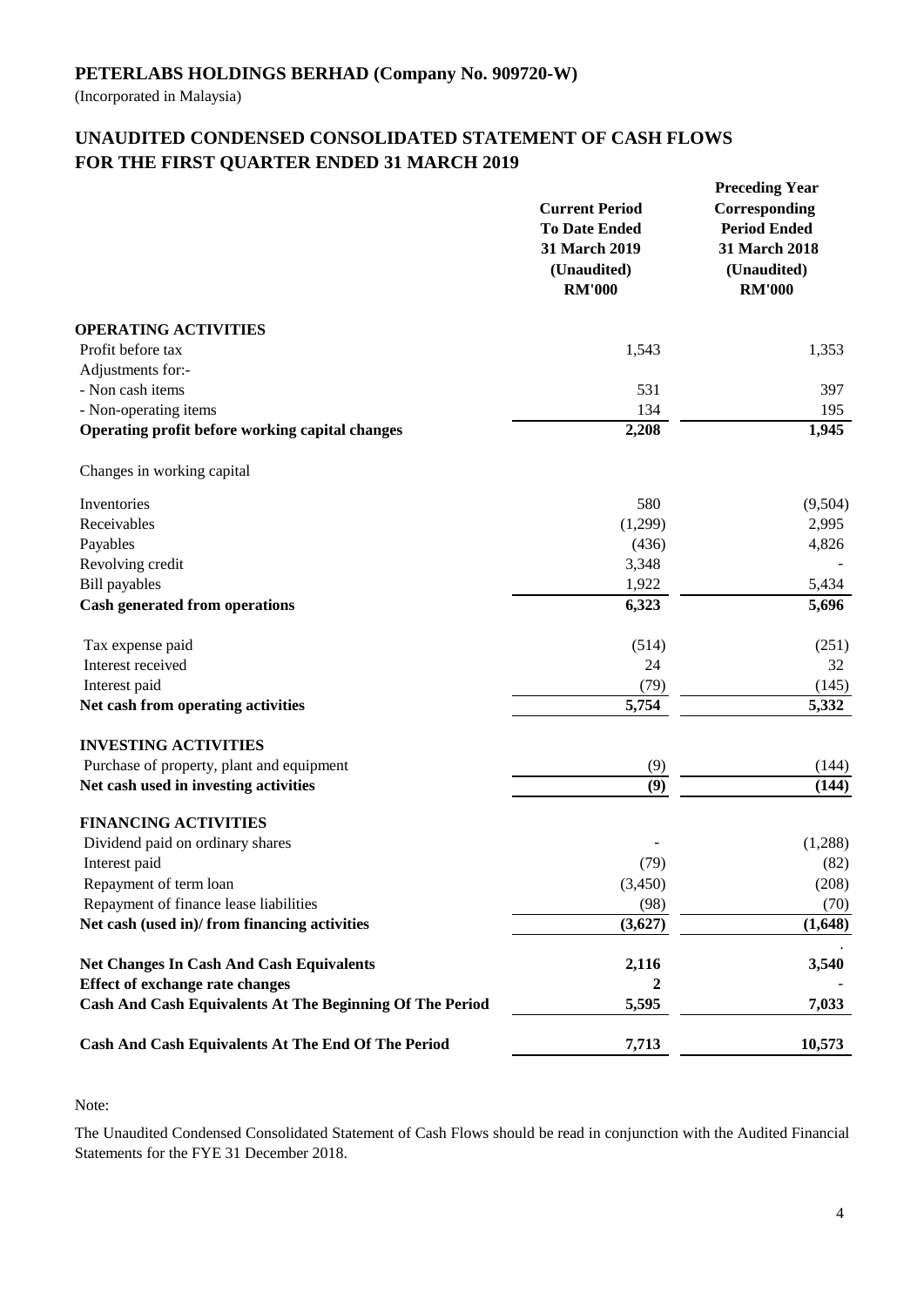### **QUARTERLY REPORT FOR THE FIRST QUARTER ENDED 31 MARCH 2019**

#### **NOTES TO THE INTERIM REPORT FOR THE FINANCIAL PERIOD ENDED 31 MARCH 2019**

#### **A: EXPLANATORY NOTES PURSUANT TO THE MALAYSIAN FINANCIAL REPORTING STANDARDS 134 (MFRS 134): INTERIM FINANCIAL REPORTING**

#### **A1. Basis preparation**

The interim financial statements are unaudited and have been prepared in accordance with MFRS 134: Interim Financial Reporting and Appendix 9B of the ACE Market Listing Requirements ("ACE LR").

The interim financial statements should be read in conjunction with the Audited Financial Statements of the Group for the FYE 31 December 2018 and the accompanying explanatory notes attached to the interim financial report.

#### **A2. Significant Accounting Policies**

Significant accounting policies adopted by the Group in these interim financial statements are consistent with those of the audited financial statements for the FYE 31 December 2018.

The Group has adopted the Malaysian Financial Reporting Standards ("MFRS") framework issued by Malaysian Accounting Standards Board ("MASB") with effect from 1 January 2012. This MFRS framework was introduced by MASB in order to fully converge Malaysia's existing Financial Reporting Standards ("FRS") framework with the International Financial Reporting Standards ("IFRS") framework issued by the International Accounting Standards Board. There has been no material impact upon the adoption of the MFRS on the financial statements of the Group.

The Group has adopted new or revised MFRSs and IC Interpretations that are relevant and effective for accounting periods beginning on or after 1 January 2019.

The Directors anticipate that the adoption of new and revised MFRSs and IC Interpretations that are effective will have no material impact on the financial statements of the Group in the period of initial application.

#### **A3. Auditors' report**

There was no qualification on the Audited Financial Statements of the Group for the FYE 31 December 2018.

#### **A4. Seasonal or cyclical factors**

The operations of the Group were not significantly affected by seasonal or cyclical factors during the current financial quarter under review and current period-to-date.

#### **A5. Items of unusual nature and amount**

There were no unusual items affecting assets, liabilities, equity, net income or cash flow of the Group that were unusual because of their nature, size or incidence for the quarter under review and current period-todate.

#### **A6. Material changes in estimates**

There were no changes in estimates that had a material effect in the current quarter and period to date results.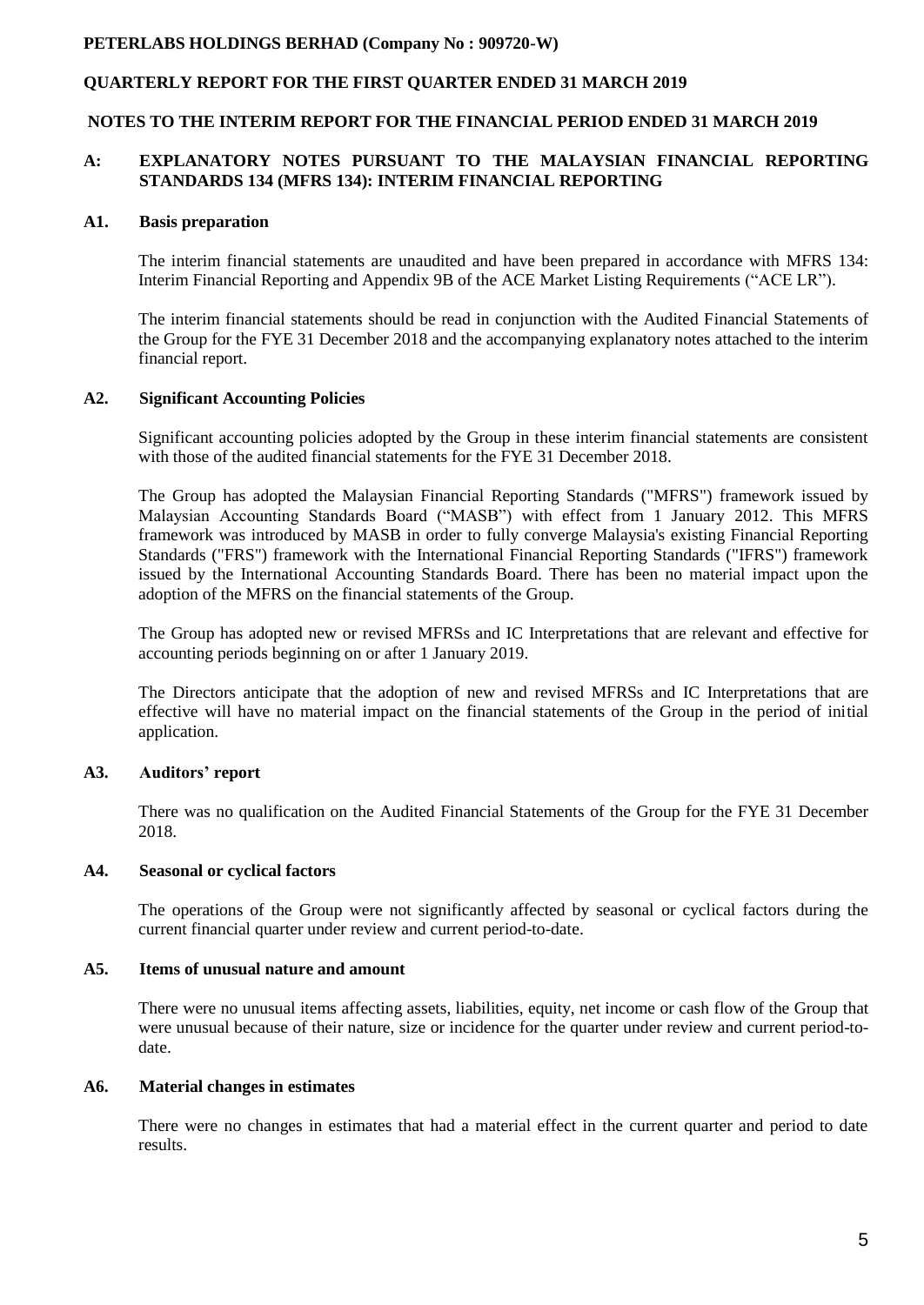# **QUARTERLY REPORT FOR THE FIRST QUARTER ENDED 31 MARCH 2019 (CONT'D)**

### **NOTES TO THE INTERIM REPORT FOR THE FINANCIAL PERIOD ENDED 31 MARCH 2019 (CONT'D)**

### **A7. Profit for the period**

Profit for the current quarter and period-to-date ended 31 March 2019 is arrived at after charging / (crediting), amongst other items, the following:

|                                          | <b>Quarter Ended</b> | <b>Period To Date Ended</b> |
|------------------------------------------|----------------------|-----------------------------|
|                                          | 31.03.2019           | 31.03.2019                  |
|                                          | <b>RM'000</b>        | <b>RM'000</b>               |
| Other income including investment income | (444)                | (444)                       |
| Unrealised foreign exchange loss         | 14                   | 14                          |
| Net Realised foreign exchange gain       | (9)                  | (9)                         |
| Interest expense                         | 158                  | 158                         |
| Interest income                          | (24)                 | (24)                        |
| Depreciation                             | 451                  | 451                         |
| Provision for expected credit losses     | 57                   | 57                          |
| Inventories written down                 | 10                   | 10                          |
| Reversal of inventories written down     | (1)                  |                             |

### **A8. Segmental information**

The Group is organised into the following operating segments:

- a) Trading
- b) Manufacturing

| <b>Ouarter ended</b><br><b>31 March 2019</b> | <b>Trading</b><br><b>RM'000</b> | <b>Manufacturing</b><br><b>RM'000</b> | <b>Eliminations</b><br><b>RM'000</b> | <b>Consolidated</b><br><b>RM'000</b> |
|----------------------------------------------|---------------------------------|---------------------------------------|--------------------------------------|--------------------------------------|
| <b>Revenue from</b>                          |                                 |                                       |                                      |                                      |
| External customers                           | 22,031                          | 1,118                                 | -                                    | 23,149                               |
| Inter-segment revenue                        | 2,768                           | 8,353                                 | (11, 121)                            |                                      |
| <b>Total revenue</b>                         | 24,799                          | 9,471                                 | (11, 121)                            | 23,149                               |
| Profit/ (Loss) before tax                    | 1,796                           | (253)                                 |                                      | 1,543                                |
| Tax expense                                  |                                 |                                       |                                      | (540)                                |
| <b>Profit for the period</b>                 |                                 |                                       |                                      | 1,003                                |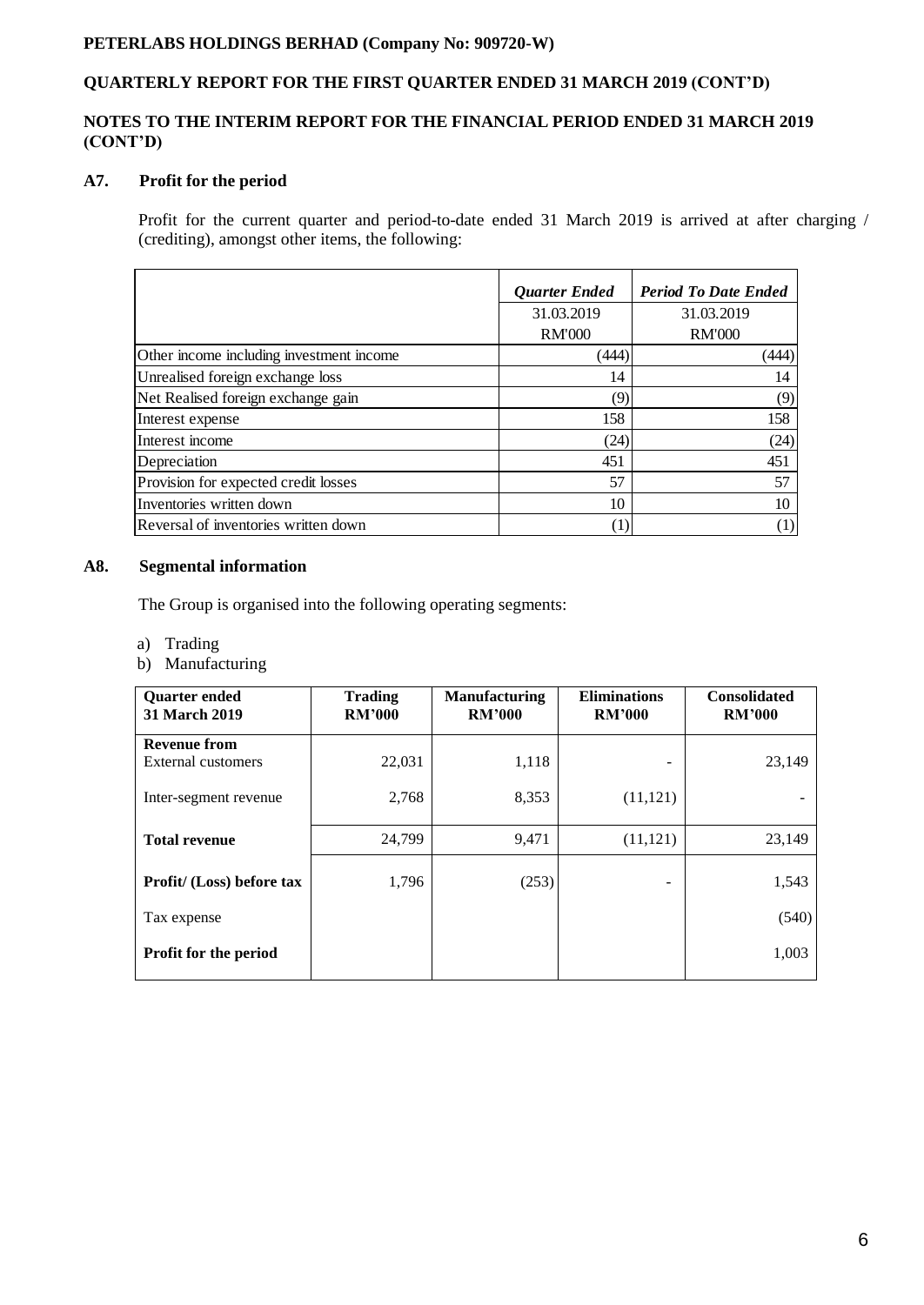### **QUARTERLY REPORT FOR THE FIRST QUARTER ENDED 31 MARCH 2019 (CONT'D)**

### **NOTES TO THE INTERIM REPORT FOR THE FINANCIAL PERIOD ENDED 31 MARCH 2019 (CONT'D)**

### **A8. Segmental information (cont'd)**

| <b>Period to Date ended</b><br><b>31 March 2019</b> | <b>Trading</b><br><b>RM'000</b> | <b>Manufacturing</b><br><b>RM'000</b> | <b>Eliminations</b><br><b>RM'000</b> | <b>Consolidated</b><br><b>RM'000</b> |
|-----------------------------------------------------|---------------------------------|---------------------------------------|--------------------------------------|--------------------------------------|
| <b>Revenue from</b>                                 |                                 |                                       |                                      |                                      |
| External customers                                  | 22,031                          | 1,118                                 |                                      | 23,149                               |
| Inter-segment revenue                               | 2,768                           | 8,353                                 | (11, 121)                            |                                      |
| <b>Total revenue</b>                                | 24,799                          | 9,471                                 | (11, 121)                            | 23,149                               |
| Profit/ (Loss) before tax                           | 1,796                           | (253)                                 |                                      | 1,543                                |
| Tax expense                                         |                                 |                                       |                                      | (540)                                |
| <b>Profit for the period</b>                        |                                 |                                       |                                      | 1,003                                |

### **A9. Valuation of property, plant and equipment**

There was no valuation of the property, plant and equipment in the current quarter under review.

#### **A10. Capital commitments**

There was no capital commitment as at date of this announcement.

#### **A11. Material subsequent events**

There were no material events subsequent to the reporting date up to the date of this report.

### **A12. Changes in composition of the Group**

There was no change in composition of the Group for the current quarter under review.

#### **A13. Contingent liabilities or contingent assets**

|                                                                                                                     | Company                    |                            |
|---------------------------------------------------------------------------------------------------------------------|----------------------------|----------------------------|
| Corporate guarantee given by the Company to financial<br>institutions for credit facilities granted to Subsidiaries | As at 31/03/2019<br>RM'000 | As at 31/12/2018<br>RM'000 |
| <b>Utilised</b><br>$\overline{\phantom{a}}$<br>Limit<br>$\overline{\phantom{a}}$                                    | 10,229<br>33,450           | 8,409<br>33,450            |

### **A14. Significant related party transactions**

 Save as disclosed in the Audited Financial Statements for the FYE 31 December 2018, there were no other significant related party transactions for the current quarter under review.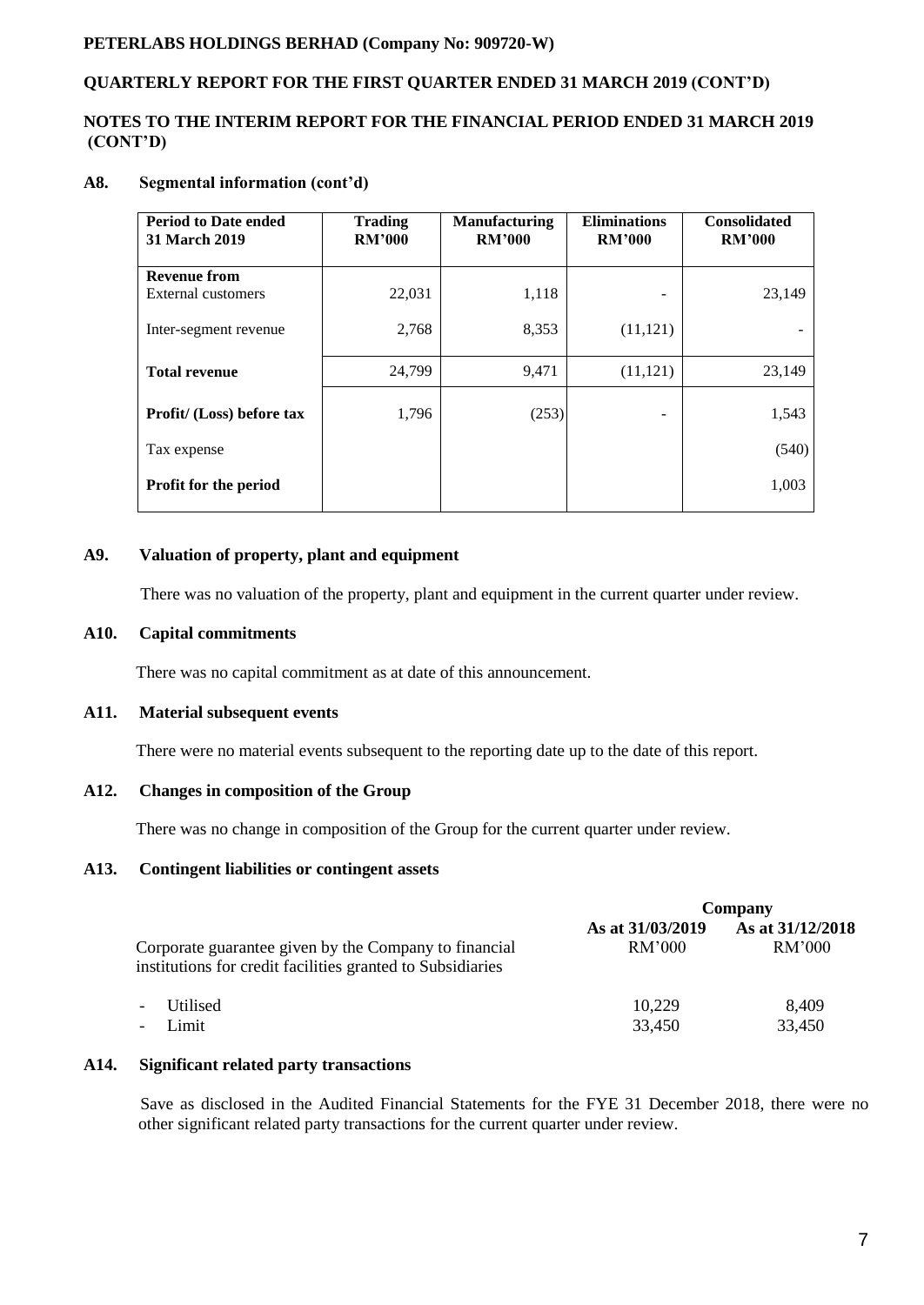## **QUARTERLY REPORT FOR THE FIRST QUARTER ENDED 31 MARCH 2019 (CONT'D)**

### **NOTES TO THE INTERIM REPORT FOR THE FINANCIAL PERIOD ENDED 31 MARCH 2019 (CONT'D)**

### **A15. Issuances, cancellations, repurchase, resale and repayment of debt and equity**

There were no issuance, cancellation, repurchase, resale and repayment of debt and equity securities for the current financial quarter under review.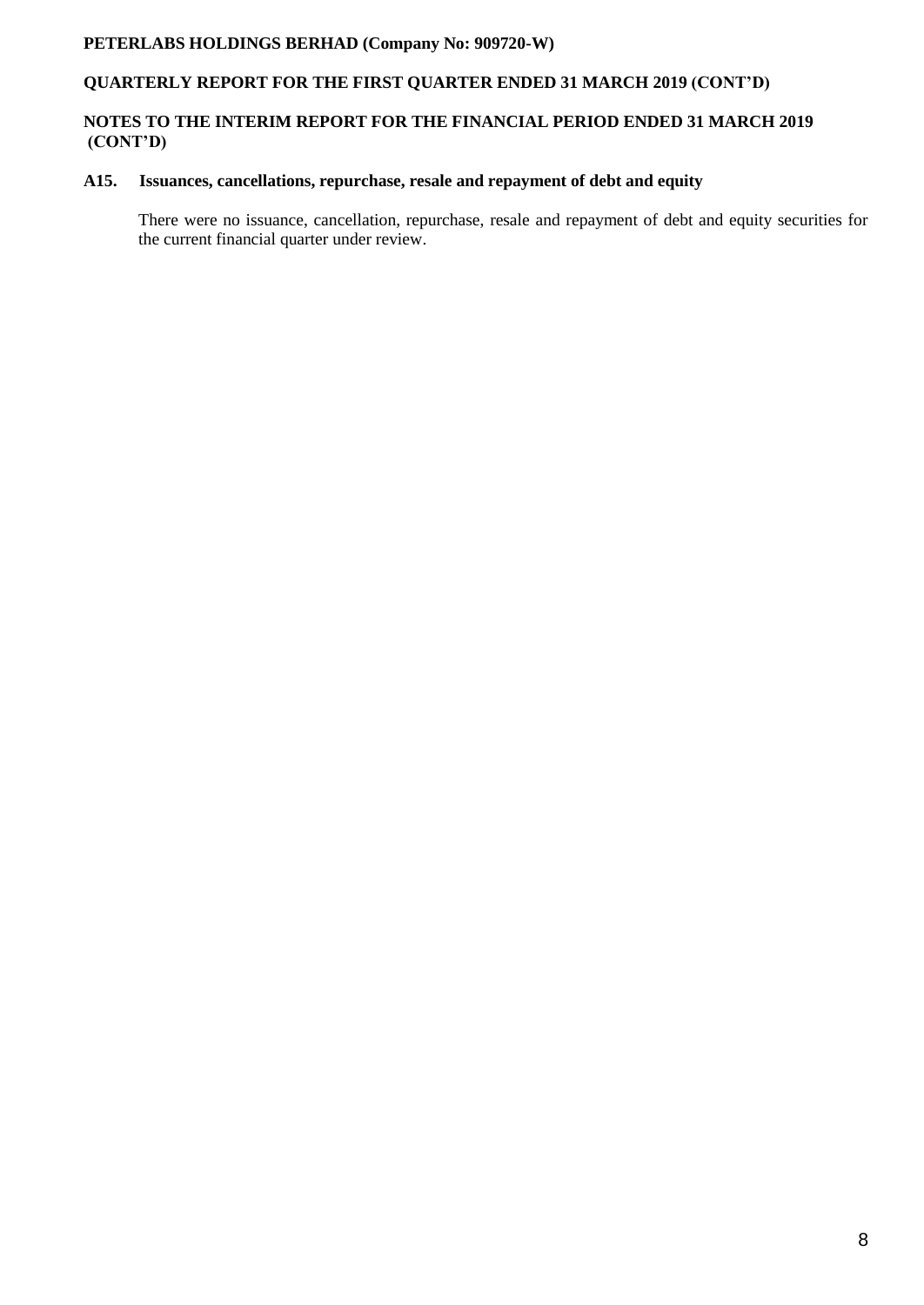### **QUARTERLY REPORT FOR THE FIRST QUARTER ENDED 31 MARCH 2019 (CONT'D)**

## **B: ADDITIONAL INFORMATION PURSUANT TO THE ACE LR**

#### **B1. Review of performance**

|                                                                 | 1QFY19        | 1QFY18        | Variance | FY 2019       | FY 2018       | Variance |
|-----------------------------------------------------------------|---------------|---------------|----------|---------------|---------------|----------|
|                                                                 | <b>RM'000</b> | <b>RM'000</b> | %        | <b>RM'000</b> | <b>RM'000</b> | %        |
| Revenue                                                         | 23.149        | 21.540        | 7.5%     | 23,149        | 21,540        | 7.5%     |
| <b>Operating Profit</b>                                         | 1.701         | 1,580         | 7.7%     | 1,701         | 1,580         | 7.7%     |
| Profit Before Interest And Tax                                  | 1.701         | 1.580         | 7.7%     | 1.701         | 1.580         | 7.7%     |
| Profit Before Tax                                               | 1.543         | 1.353         | 14.0%    | 1,543         | 1,353         | 14.0%    |
| Profit After Tax                                                | 1.003         | 1.002         | 0.1%     | 1,003         | 1,002         | 0.1%     |
| Profit Attributable to Ordinary Equity<br>Holders Of The Parent | 1,003         | 1,002         | 0.1%     | 1,003         | 1,002         | 0.1%     |

The Group registered RM23.149 million revenue for the current quarter which represents increase of RM1.609 million or 7.5% as compared to the revenue of RM21.540 million in the previous period's corresponding quarter. The Group registered profit before tax of RM1.543 million for the quarter under review which represents increase of RM0.19 million or 14.0% as compared to the Group's profit before tax of RM1.353 million reported in the previous period's corresponding quarter. Profit before tax increase due to higher revenue achieved couple with lower operating expenses incurred.

For the current quarter, trading segment registered revenue of RM22.031 million from the external customers and RM2.768 million from inter-company transactions and reported profit before tax of RM1.796 million for the quarter under review. In the previous period's corresponding quarter, the group achieved revenue of RM20.739 million from the external customers and RM0.89 million from intercompany transactions and reported profit before tax of RM1.307 million for the trading segment. The increase in profit before tax for the trading segment for the current quarter was mainly due to higher revenue achieved.

The manufacturing segment registered revenue of RM1.118 million from the external customers and RM8.353 million from inter-company transactions and reported loss before tax of RM0.253 million for the quarter under review. In the previous period's corresponding quarter, the Group achieved revenue of RM0.801 million from external customers and RM7.564 million from inter-company transactions and reported profit before tax of RM0.046 million for the manufacturing segment. The increase in loss before tax for the manufacturing segment for the current quarter was mainly attributable to higher operation cost incurred.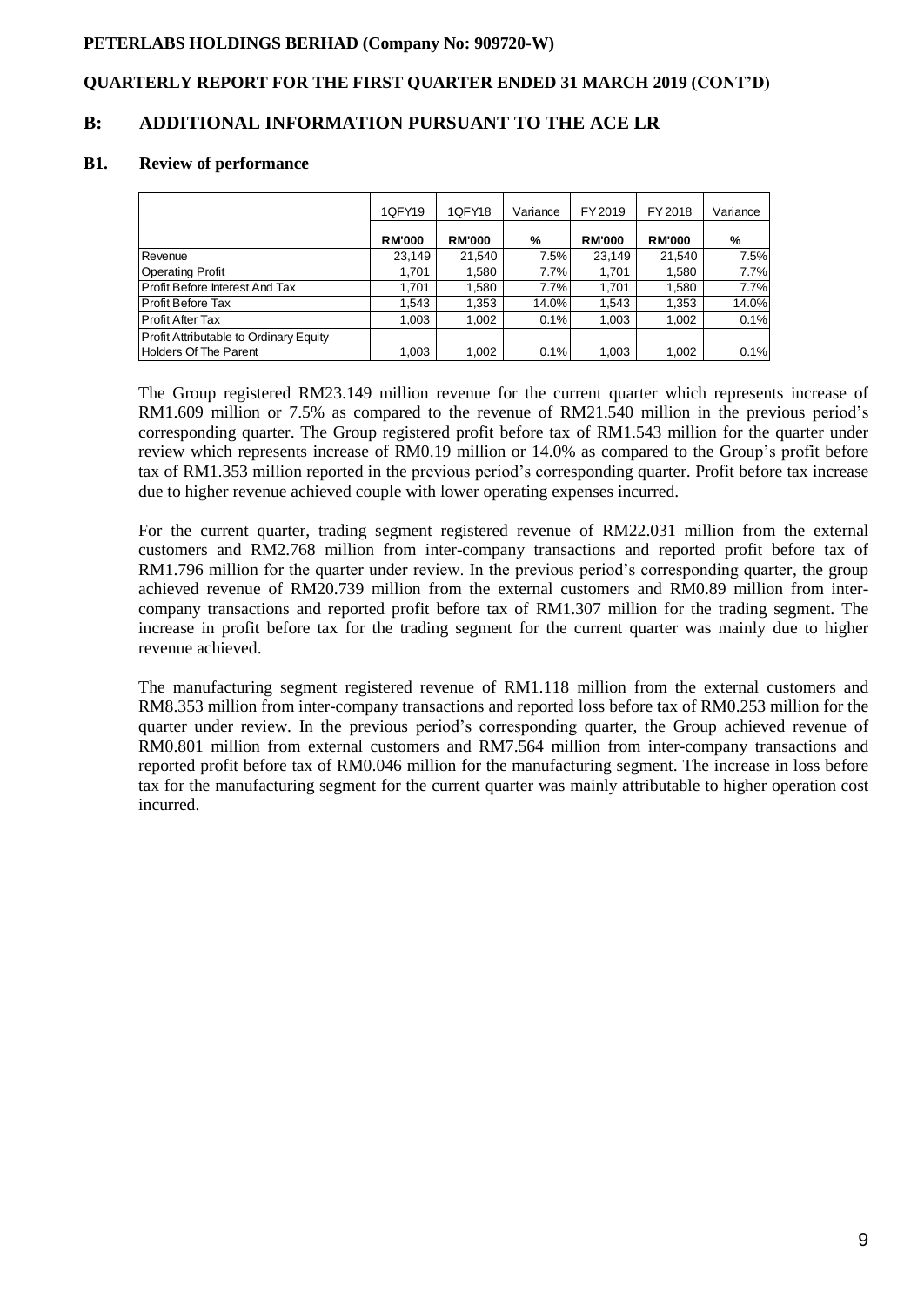### **QUARTERLY REPORT FOR THE FIRST QUARTER ENDED 31 MARCH 2019 (CONT'D)**

|                                | 1QFY19        | 4QFY18        | Variance |
|--------------------------------|---------------|---------------|----------|
|                                | <b>RM'000</b> | <b>RM'000</b> | %        |
| Revenue                        | 23,149        | 23,697        | $-2.3%$  |
| <b>Operating Profit</b>        | 1,701         | 1,695         | 0.4%     |
| Profit Before Interest And Tax | 1,701         | 1,695         | 0.4%     |
| <b>Profit Before Tax</b>       | 1,543         | 1,515         | 1.8%     |
| <b>Profit After Tax</b>        | 1,003         | 1,087         | $-7.7%$  |
| Equity Holders Of The Parent   | 1,003         | 1,087         | $-7.7%$  |

**B2. Material changes in the current quarter's results compared to the results of the immediate preceding quarter**

For the quarter under review, the Group registered decrease in revenue of 2.3% from RM23.697 million to RM23.149 million and slight increase in profit before tax of 1.8% from RM1.515 million to RM1.543 million as compared to preceding quarter ended 31 December 2018. The increase in profit before tax was mainly attributable to lower operating cost incurred. For the current quarter, trading segment achieved revenue of RM22.031 million and profit before tax of RM1.796 million as compared to revenue of RM22.679 million and profit before tax of RM1.946 million in the previous quarter, whilst the manufacturing segment achieved revenue of RM1.118 million and reported loss before tax of RM0.253 million as compared to revenue of RM1.018 million and loss before tax of RM0.431 million in the previous quarter.

#### **B3. Prospects**

We are at challenging business environment that are influenced by factors such as implementation of sales & service tax, increase of minimal wages couple with weak consumer sentiment in the regional market and fluctuating currency, we will continue to uphold our healthy business practices to strive for our business sustainability and add value to our shareholders.

Our Group has successfully ventured into China market and acquired a new major customer, Henan Chia Tai Biochemistry Co. Ltd during August 2018 as the demand for products such as OsmoFAT has grow ever stronger in China.

Barring any unforeseen circumstances, the Board of Directors is optimistic about the Group's prospect in this financial year ending 31 December 2019 remains positive with challenges ahead and target to achieve a better result than the previous financial year of 31 December 2018.

### **B4. Profit forecast**

No profit forecast has been issued by the Group previously in any public document.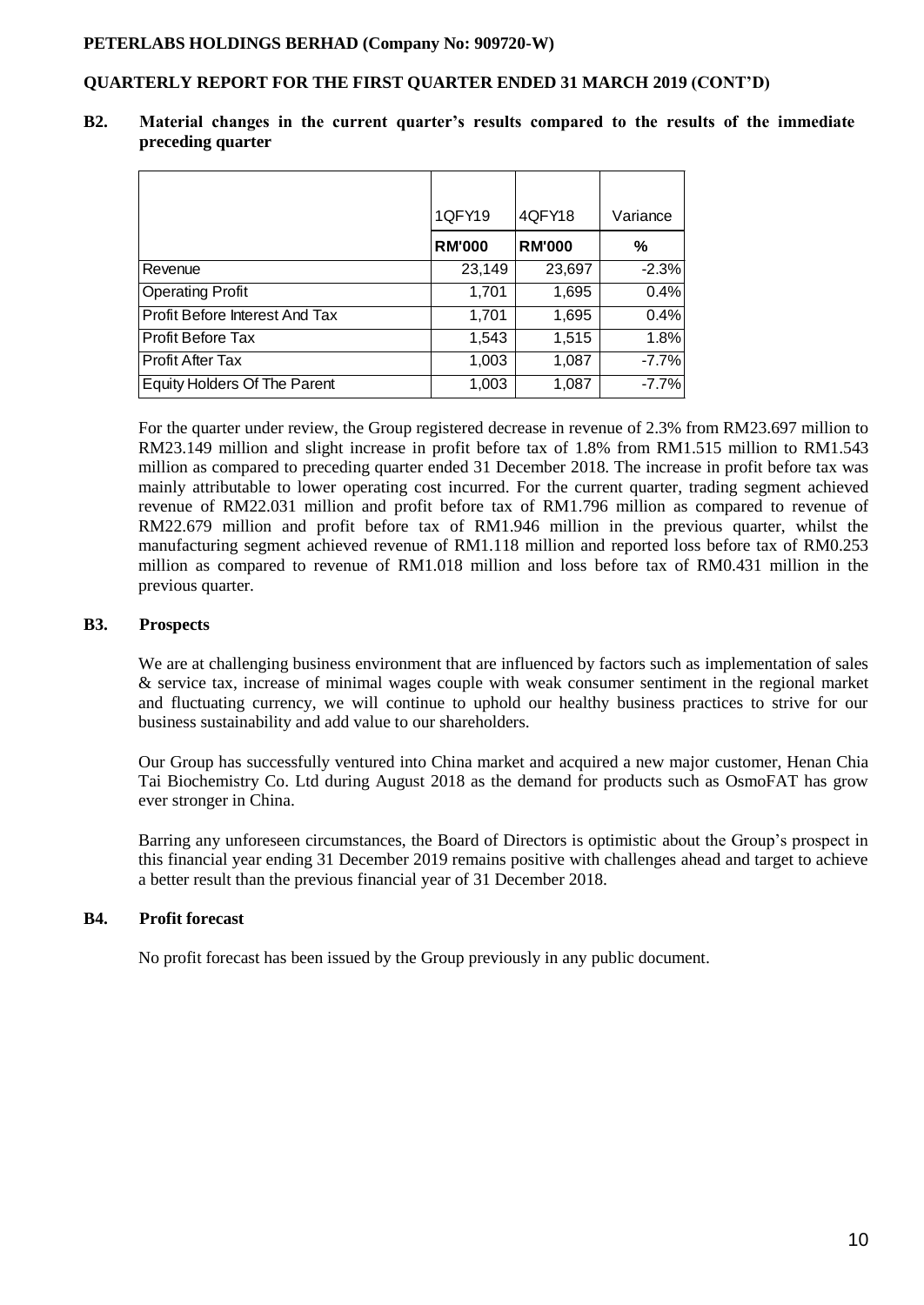### **QUARTERLY REPORT FOR THE FIRST QUARTER ENDED 31 MARCH 2019 (CONT'D)**

### **B5. Tax expense**

|                    | Current quarter ended<br>31.03.2019<br><b>RM'000</b> | <b>Current period-to-date</b><br>31.03.2019<br><b>RM'000</b> |
|--------------------|------------------------------------------------------|--------------------------------------------------------------|
| Income tax         |                                                      |                                                              |
| -Current period    | 535                                                  | 535                                                          |
| -Deferred taxation | 5                                                    |                                                              |
|                    |                                                      |                                                              |

The Group's effective tax rate for the current quarter and current period-to-date were higher than the statutory rate due to losses incurred by subsidiaries and certain expenses which were not deductible for tax purposes.

#### **B6. Profit from sale of unquoted investments and/or properties**

There was no disposal of unquoted investments or properties for the current quarter under review.

### **B7. Quoted securities**

There was no acquisition and/or disposal of quoted securities for the current quarter under review.

#### **B8. Status of corporate proposals**

There were no other corporate proposals announced but not completed as at the date of this report.

### **B9. Group borrowings and debts securities**

The Group's borrowings as at 31 March 2019 were as follows:

|                               | Secured<br><b>RM'000</b>        | Unsecured<br><b>RM'000</b>        | <b>Total</b><br><b>RM'000</b> |
|-------------------------------|---------------------------------|-----------------------------------|-------------------------------|
| <b>Short term borrowings:</b> |                                 |                                   |                               |
| Finance lease liabilities     |                                 | 408                               | 408                           |
| <b>Bank borrowings</b>        | 9,794                           |                                   | 9,794                         |
| Total                         | 9,794                           | 408                               | 10,202                        |
|                               | <b>Secured</b><br><b>RM'000</b> | <b>Unsecured</b><br><b>RM'000</b> | <b>Total</b><br><b>RM'000</b> |
| Long term borrowings:         |                                 |                                   |                               |
| Finance lease liabilities     |                                 | 815                               | 815                           |
|                               |                                 |                                   |                               |
| <b>Bank borrowings</b>        | 435                             |                                   | 435                           |

All the Group's borrowings are denominated in Ringgit Malaysia.